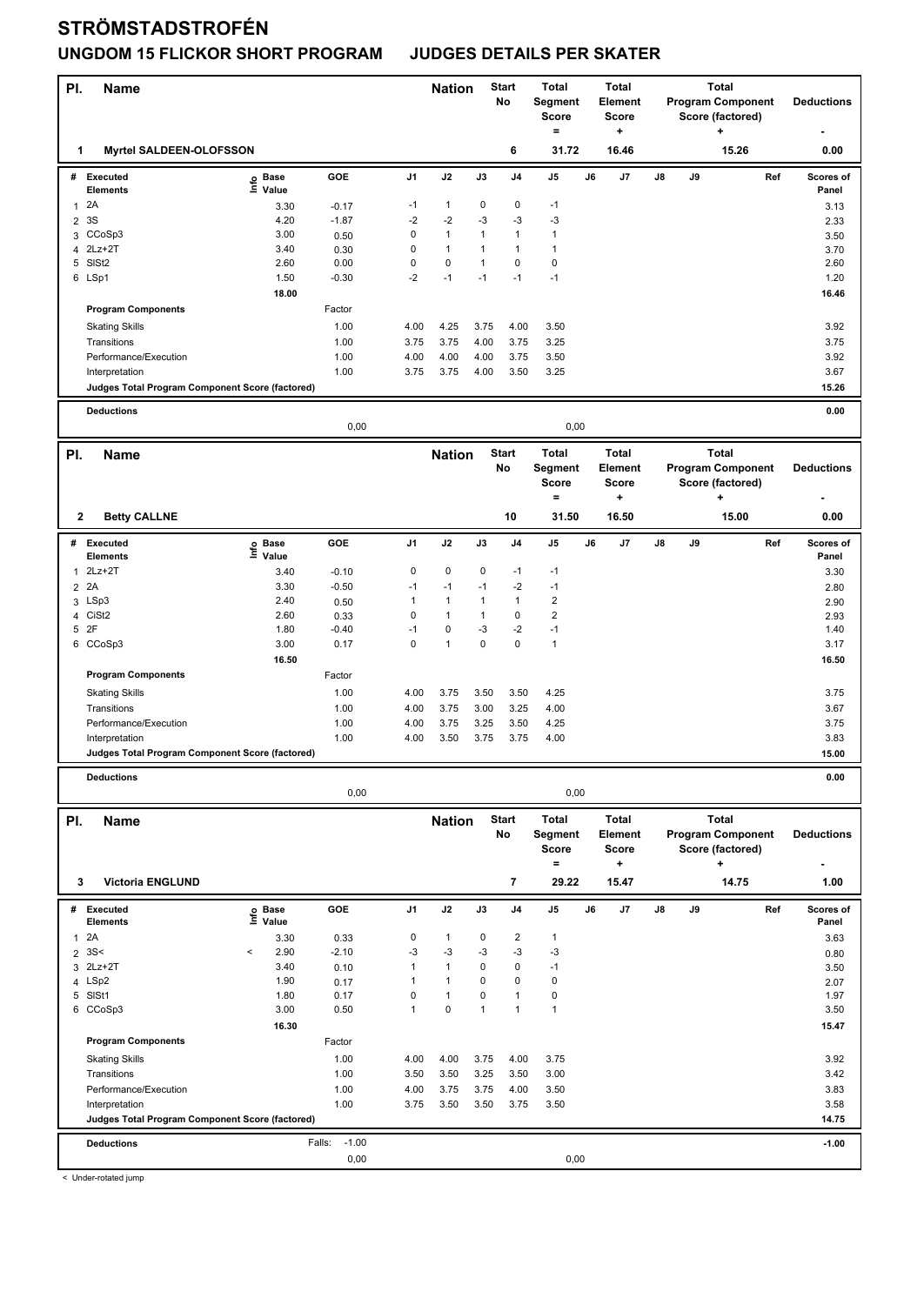| PI.            | <b>Name</b>                                                       |                   |            |                | <b>Nation</b>  |             | <b>Start</b><br><b>No</b> | <b>Total</b><br>Segment<br><b>Score</b><br>$=$ |    | <b>Total</b><br>Element<br><b>Score</b><br>÷ |    |    | <b>Total</b><br><b>Program Component</b><br>Score (factored)<br>٠ |     | <b>Deductions</b>  |
|----------------|-------------------------------------------------------------------|-------------------|------------|----------------|----------------|-------------|---------------------------|------------------------------------------------|----|----------------------------------------------|----|----|-------------------------------------------------------------------|-----|--------------------|
| 4              | Pernilla SÖDERHOLM                                                |                   |            |                |                |             | 9                         | 28.05                                          |    | 14.87                                        |    |    | 13.18                                                             |     | 0.00               |
|                | # Executed<br><b>Elements</b>                                     | e Base<br>⊆ Value | GOE        | J <sub>1</sub> | J2             | J3          | J4                        | J <sub>5</sub>                                 | J6 | J7                                           | J8 | J9 |                                                                   | Ref | Scores of<br>Panel |
| $\mathbf{1}$   | 2Lo                                                               | 1.80              | $-0.20$    | 0              | $-1$           | $-1$        | $-1$                      | $\pmb{0}$                                      |    |                                              |    |    |                                                                   |     | 1.60               |
| $\overline{2}$ | 2A                                                                | 3.30              | 0.17       | 0              | $\mathbf{1}$   | 0           | $\mathbf 0$               | $\mathbf{1}$                                   |    |                                              |    |    |                                                                   |     | 3.47               |
| 3              | CCoSp3                                                            | 3.00              | 0.00       | 0              | $\mathbf 0$    | 0           | $\mathbf 0$               | $\mathbf{1}$                                   |    |                                              |    |    |                                                                   |     | 3.00               |
| 4              | $2Lz+2T$                                                          | 3.40              | 0.10       | 0              | $\overline{2}$ | 0           | $\mathbf 0$               | $\mathbf{1}$                                   |    |                                              |    |    |                                                                   |     | 3.50               |
|                | 5 LSp1                                                            | 1.50              | 0.00       | $-1$           | $\pmb{0}$      | $\mathbf 0$ | $\mathbf 0$               | $\pmb{0}$                                      |    |                                              |    |    |                                                                   |     | 1.50               |
|                | 6 SISt1                                                           | 1.80              | 0.00       | 0              | 0              | $-1$        | $\mathbf 0$               | $\pmb{0}$                                      |    |                                              |    |    |                                                                   |     | 1.80               |
|                |                                                                   | 14.80             |            |                |                |             |                           |                                                |    |                                              |    |    |                                                                   |     | 14.87              |
|                | <b>Program Components</b>                                         |                   | Factor     |                |                |             |                           |                                                |    |                                              |    |    |                                                                   |     |                    |
|                | <b>Skating Skills</b>                                             |                   | 1.00       | 3.50           | 3.50           | 3.00        | 3.50                      | 3.25                                           |    |                                              |    |    |                                                                   |     | 3.42               |
|                | Transitions                                                       |                   | 1.00       | 3.25           | 3.00           | 2.75        | 3.25                      | 3.25                                           |    |                                              |    |    |                                                                   |     | 3.17               |
|                | Performance/Execution                                             |                   | 1.00       | 3.25           | 3.75           | 3.00        | 3.50                      | 3.50                                           |    |                                              |    |    |                                                                   |     | 3.42               |
|                | Interpretation                                                    |                   | 1.00       | 3.25           | 3.50           | 2.75        | 3.25                      | 3.00                                           |    |                                              |    |    |                                                                   |     | 3.17               |
|                | Judges Total Program Component Score (factored)                   |                   |            |                |                |             |                           |                                                |    |                                              |    |    |                                                                   |     | 13.18              |
|                |                                                                   |                   |            |                |                |             |                           |                                                |    |                                              |    |    |                                                                   |     |                    |
|                | <b>Deductions</b>                                                 |                   |            |                |                |             |                           |                                                |    |                                              |    |    |                                                                   |     | 0.00               |
|                |                                                                   |                   |            |                |                |             |                           |                                                |    |                                              |    |    |                                                                   |     |                    |
|                |                                                                   |                   | 0,00       |                |                |             |                           | 0,00                                           |    |                                              |    |    |                                                                   |     |                    |
|                |                                                                   |                   |            |                |                |             |                           |                                                |    | <b>Total</b>                                 |    |    | <b>Total</b>                                                      |     |                    |
| PI.            | <b>Name</b>                                                       |                   |            |                | <b>Nation</b>  |             | <b>Start</b><br>No        | <b>Total</b><br>Segment                        |    | Element                                      |    |    | <b>Program Component</b>                                          |     | <b>Deductions</b>  |
|                |                                                                   |                   |            |                |                |             |                           | <b>Score</b>                                   |    | <b>Score</b>                                 |    |    | Score (factored)                                                  |     |                    |
|                |                                                                   |                   |            |                |                |             |                           | $=$                                            |    | ÷                                            |    |    | ٠                                                                 |     |                    |
| 5              | <b>Nina LJUNGBERG</b>                                             |                   |            |                |                |             | 13                        | 26.95                                          |    | 13.71                                        |    |    | 13.24                                                             |     | 0.00               |
| #              | Executed                                                          | <b>Base</b>       | <b>GOE</b> | J <sub>1</sub> | J2             | J3          | J <sub>4</sub>            | J <sub>5</sub>                                 | J6 | J <sub>7</sub>                               | J8 | J9 |                                                                   | Ref | Scores of          |
|                | <b>Elements</b>                                                   | lnfo<br>Value     |            |                |                |             |                           |                                                |    |                                              |    |    |                                                                   |     | Panel              |
| $\mathbf{1}$   | 2A<<                                                              | <<<br>1.10        | $-0.60$    | $-3$           | $-3$           | -3          | $-3$                      | $-3$                                           |    |                                              |    |    |                                                                   |     | 0.50               |
| $\overline{2}$ | $2F+2T$                                                           | 3.10              | 0.00       | $\mathbf 0$    | $\mathbf 0$    | $-1$        | $\mathbf 0$               | $\mathbf 0$                                    |    |                                              |    |    |                                                                   |     | 3.10               |
|                | 3 LSp3                                                            | 2.40              | 0.17       | 0              | $\mathbf{1}$   | $\mathbf 0$ | $\mathbf 0$               | $\mathbf{1}$                                   |    |                                              |    |    |                                                                   |     | 2.57               |
| 4              | CiSt <sub>2</sub>                                                 | 2.60              | 0.17       | $\mathbf 0$    | $\mathbf{1}$   | $\mathbf 0$ | $\mathbf 0$               | $\mathbf{1}$                                   |    |                                              |    |    |                                                                   |     | 2.77               |
| 5              | 2Lz                                                               | 2.10              | $-0.50$    | $-1$           | $-2$           | $-1$        | $-2$                      | $-2$                                           |    |                                              |    |    |                                                                   |     | 1.60               |
| 6              | CCoSp3                                                            | 3.00              | 0.17       | 0              | $\mathbf{1}$   | 0           | $\mathbf{1}$              | $\pmb{0}$                                      |    |                                              |    |    |                                                                   |     | 3.17               |
|                | <b>Program Components</b>                                         | 14.30             | Factor     |                |                |             |                           |                                                |    |                                              |    |    |                                                                   |     | 13.71              |
|                |                                                                   |                   |            |                |                |             |                           |                                                |    |                                              |    |    |                                                                   |     |                    |
|                | <b>Skating Skills</b>                                             |                   | 1.00       | 3.50           | 3.25           | 3.25        | 3.25                      | 3.75                                           |    |                                              |    |    |                                                                   |     | 3.33               |
|                | Transitions                                                       |                   | 1.00       | 3.25           | 3.25           | 3.25        | 2.75                      | 3.25                                           |    |                                              |    |    |                                                                   |     | 3.25               |
|                | Performance/Execution                                             |                   | 1.00       | 3.25           | 3.50           | 3.00        | 3.25                      | 3.75                                           |    |                                              |    |    |                                                                   |     | 3.33               |
|                | Interpretation<br>Judges Total Program Component Score (factored) |                   | 1.00       | 3.25           | 3.25           | 3.50        | 3.00                      | 3.50                                           |    |                                              |    |    |                                                                   |     | 3.33<br>13.24      |

**Deductions 0.00**

 << Downgraded jump **Name Deductions - Nation Total Pl. Start Segment Score = Total Element Score + Total Program Component Score (factored) + No # Executed Elements Base Value GOE J1 J2 J3 J4 J5 J6 J7 J8 J9 Scores of Panel** 1 2A 28 23.30 0.00 0 0 -2 0 0 **Ref**  2A 3.30 **Info 6 Nora FALK 3 26.35 13.10 14.25 1.00** 2 SlSt2 2.60 0.17 0 0 0 1 1 2.77  $3 \quad 11$  0.40 -0.30 -3 -3 -3 -3 -3 -3 0.10 4 LSp2 1.90 0.50 1 1 1 0 1 2.40 5 1F+2T 1.80 -0.60 -3 -3 -3 -3 -3 1.20 6 CCoSp3 3.00 0.33 1 1 0 0 1 3.33  **13.00** 13.10 **Program Components**  Skating Skills 3.75 3.75 4.00 Factor 1.00 3.75 3.75 4.25 3.75 4.00 3.83 Transitions 1.00 3.50 3.25 4.00 3.25 3.50 3.42 Performance/Execution 1.00 3.50 3.50 3.50 3.50 3.75 3.50 3.75 Interpretation 1.00 3.50 3.50 3.75 3.50 3.25 3.50 **Deductions** Falls: -1.00 **-1.00 Judges Total Program Component Score (factored) 14.25** 0,00 0,00

0,00 0,00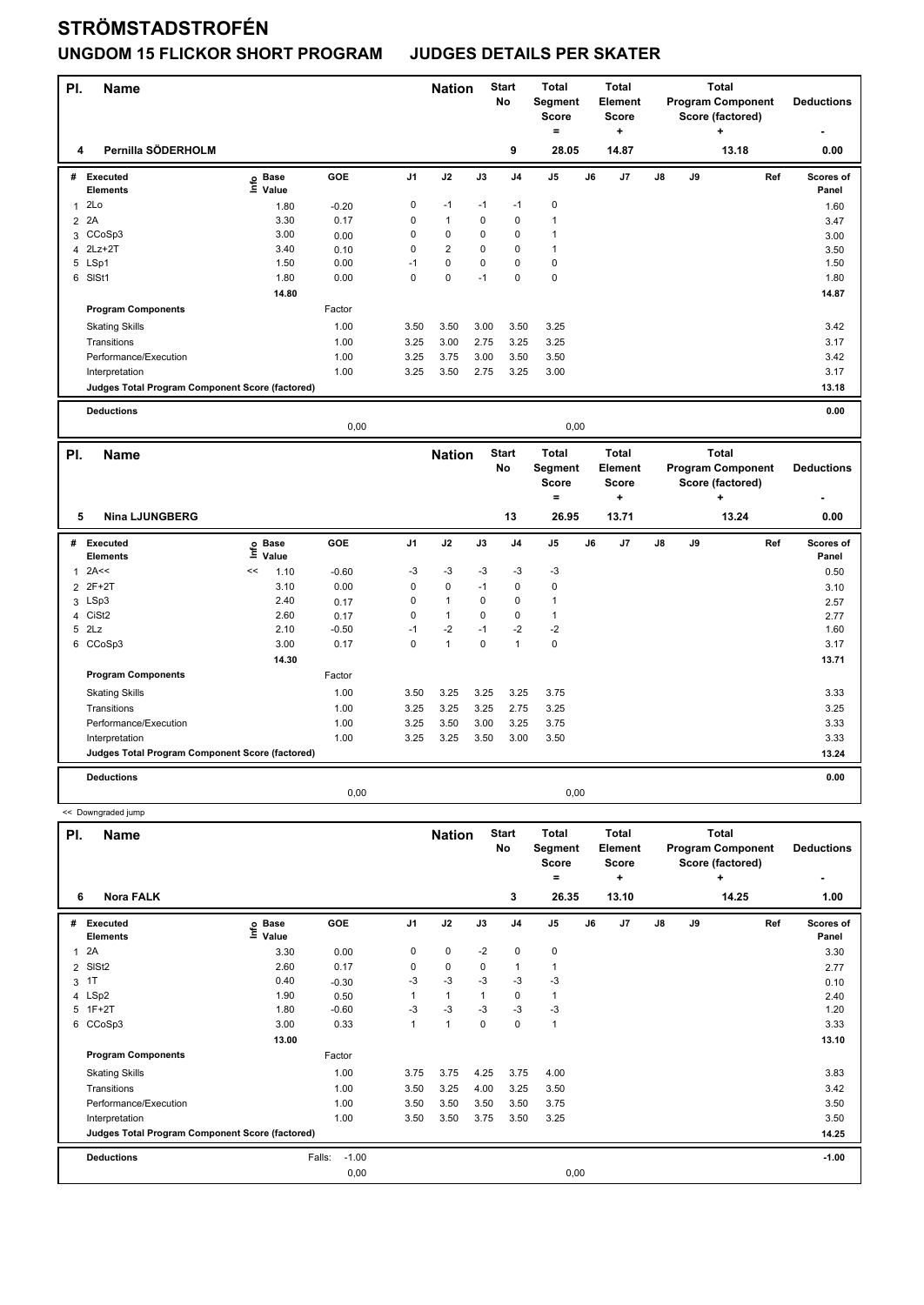| PI. | <b>Name</b>                                     |    |                            |                   |                | <b>Nation</b>  |                | <b>Start</b><br>No | <b>Total</b><br>Segment<br><b>Score</b><br>$=$ |    | <b>Total</b><br><b>Element</b><br><b>Score</b><br>÷ |               | <b>Total</b><br><b>Program Component</b><br>Score (factored) | <b>Deductions</b><br>٠ |                           |
|-----|-------------------------------------------------|----|----------------------------|-------------------|----------------|----------------|----------------|--------------------|------------------------------------------------|----|-----------------------------------------------------|---------------|--------------------------------------------------------------|------------------------|---------------------------|
| 7   | <b>Ida LEPENICA</b>                             |    |                            |                   |                |                |                | 11                 | 26.19                                          |    | 13.60                                               |               |                                                              | 13.59                  | 1.00                      |
| #   | Executed<br><b>Elements</b>                     |    | e Base<br>E Value<br>Value | GOE               | J <sub>1</sub> | J2             | J3             | J <sub>4</sub>     | J <sub>5</sub>                                 | J6 | J7                                                  | $\mathsf{J}8$ | J9                                                           | Ref                    | <b>Scores of</b><br>Panel |
| 1   | 2Lz                                             |    | 2.10                       | $-0.90$           | -3             | $-3$           | $-3$           | $-3$               | $-3$                                           |    |                                                     |               |                                                              |                        | 1.20                      |
|     | $2$ 2A <<                                       | << | 1.10                       | $-0.60$           | $-3$           | $-3$           | $-3$           | $-3$               | $-3$                                           |    |                                                     |               |                                                              |                        | 0.50                      |
| 3   | 2F+2Lo                                          |    | 3.60                       | $-0.20$           | 0              | $\pmb{0}$      | $-1$           | $-1$               | $-2$                                           |    |                                                     |               |                                                              |                        | 3.40                      |
|     | 4 CCoSp3                                        |    | 3.00                       | 0.00              | 0              | $\mathbf 0$    | 0              | $\mathbf 0$        | 0                                              |    |                                                     |               |                                                              |                        | 3.00                      |
| 5   | SISt <sub>2</sub>                               |    | 2.60                       | 0.00              | 0              | $\mathbf 0$    | $\mathbf 0$    | $\mathbf 0$        | $\pmb{0}$                                      |    |                                                     |               |                                                              |                        | 2.60                      |
|     | 6 LSp3                                          |    | 2.40                       | 0.50              |                | $\overline{1}$ | $\overline{1}$ | $\mathbf 0$        | 1                                              |    |                                                     |               |                                                              |                        | 2.90                      |
|     |                                                 |    | 14.80                      |                   |                |                |                |                    |                                                |    |                                                     |               |                                                              |                        | 13.60                     |
|     | <b>Program Components</b>                       |    |                            | Factor            |                |                |                |                    |                                                |    |                                                     |               |                                                              |                        |                           |
|     | <b>Skating Skills</b>                           |    |                            | 1.00              | 3.50           | 3.75           | 3.75           | 3.25               | 4.00                                           |    |                                                     |               |                                                              |                        | 3.67                      |
|     | Transitions                                     |    |                            | 1.00              | 3.25           | 3.25           | 3.00           | 2.75               | 3.25                                           |    |                                                     |               |                                                              |                        | 3.17                      |
|     | Performance/Execution                           |    |                            | 1.00              | 3.50           | 3.50           | 3.25           | 3.00               | 3.75                                           |    |                                                     |               |                                                              |                        | 3.42                      |
|     | Interpretation                                  |    |                            | 1.00              | 3.25           | 3.50           | 3.25           | 2.75               | 3.50                                           |    |                                                     |               |                                                              |                        | 3.33                      |
|     | Judges Total Program Component Score (factored) |    |                            |                   |                |                |                |                    |                                                |    |                                                     |               |                                                              |                        | 13.59                     |
|     | <b>Deductions</b>                               |    |                            | $-1.00$<br>Falls: |                |                |                |                    |                                                |    |                                                     |               |                                                              |                        | $-1.00$                   |
|     |                                                 |    |                            | 0,00              |                |                |                |                    | 0,00                                           |    |                                                     |               |                                                              |                        |                           |

<< Downgraded jump

| PI. | Name                                            |               |                      |         |                | <b>Nation</b> |             | <b>Start</b><br>No | <b>Total</b><br>Segment<br><b>Score</b><br>= |    | <b>Total</b><br>Element<br><b>Score</b><br>٠ |               | <b>Total</b><br><b>Program Component</b><br>Score (factored) | <b>Deductions</b><br>٠ |                           |
|-----|-------------------------------------------------|---------------|----------------------|---------|----------------|---------------|-------------|--------------------|----------------------------------------------|----|----------------------------------------------|---------------|--------------------------------------------------------------|------------------------|---------------------------|
| 8   | <b>Linnea WITTZELL</b>                          |               |                      |         |                |               |             | 1                  | 24.75                                        |    | 11.50                                        |               |                                                              | ٠<br>13.25             | 0.00                      |
| #   | Executed<br><b>Elements</b>                     | $\frac{6}{2}$ | <b>Base</b><br>Value | GOE     | J <sub>1</sub> | J2            | J3          | J <sub>4</sub>     | J <sub>5</sub>                               | J6 | J <sub>7</sub>                               | $\mathsf{J}8$ | J9                                                           | Ref                    | <b>Scores of</b><br>Panel |
| 1   | 2Lz                                             |               | 2.10                 | $-0.20$ | 0              | $-1$          | $-1$        | $\mathbf 0$        | $-2$                                         |    |                                              |               |                                                              |                        | 1.90                      |
|     | 2 2Lo+2T                                        |               | 3.10                 | $-0.20$ | 0              | 0             | $-1$        | $-1$               | $-1$                                         |    |                                              |               |                                                              |                        | 2.90                      |
|     | $3$ 2A $\leq$                                   | <<            | 1.10                 | $-0.60$ | $-2$           | $-3$          | -3          | -3                 | -3                                           |    |                                              |               |                                                              |                        | 0.50                      |
| 4   | CCoSp2                                          |               | 2.50                 | 0.00    | 0              | $-1$          | 0           | $\mathbf 0$        | 0                                            |    |                                              |               |                                                              |                        | 2.50                      |
| 5   | SISt1                                           |               | 1.80                 | 0.00    | 0              | $\mathbf 0$   | $\mathbf 0$ | $\mathbf 0$        | $-1$                                         |    |                                              |               |                                                              |                        | 1.80                      |
|     | 6 LSp2                                          |               | 1.90                 | 0.00    | 0              | $\mathbf 0$   | $\mathbf 0$ | $-1$               | 0                                            |    |                                              |               |                                                              |                        | 1.90                      |
|     |                                                 |               | 12.50                |         |                |               |             |                    |                                              |    |                                              |               |                                                              |                        | 11.50                     |
|     | <b>Program Components</b>                       |               |                      | Factor  |                |               |             |                    |                                              |    |                                              |               |                                                              |                        |                           |
|     | <b>Skating Skills</b>                           |               |                      | 1.00    | 3.75           | 3.25          | 3.00        | 3.50               | 3.00                                         |    |                                              |               |                                                              |                        | 3.25                      |
|     | Transitions                                     |               |                      | 1.00    | 3.50           | 3.50          | 3.25        | 3.25               | 2.75                                         |    |                                              |               |                                                              |                        | 3.33                      |
|     | Performance/Execution                           |               |                      | 1.00    | 3.50           | 3.50          | 3.00        | 3.50               | 3.25                                         |    |                                              |               |                                                              |                        | 3.42                      |
|     | Interpretation                                  |               |                      | 1.00    | 3.75           | 3.50          | 3.00        | 3.25               | 3.00                                         |    |                                              |               |                                                              |                        | 3.25                      |
|     | Judges Total Program Component Score (factored) |               |                      |         |                |               |             |                    |                                              |    |                                              |               |                                                              |                        | 13.25                     |
|     | <b>Deductions</b>                               |               |                      |         |                |               |             |                    |                                              |    |                                              |               |                                                              |                        | 0.00                      |
|     |                                                 |               |                      | 0,00    |                |               |             |                    | 0,00                                         |    |                                              |               |                                                              |                        |                           |

<< Downgraded jump

| PI.            | <b>Name</b>                                     |    |                                  |            |                | <b>Nation</b> |             | <b>Start</b><br><b>No</b> | <b>Total</b><br>Segment<br><b>Score</b><br>$=$ |      | <b>Total</b><br>Element<br><b>Score</b><br>٠ |               |    | <b>Total</b><br><b>Program Component</b><br>Score (factored)<br>÷ | <b>Deductions</b>  |
|----------------|-------------------------------------------------|----|----------------------------------|------------|----------------|---------------|-------------|---------------------------|------------------------------------------------|------|----------------------------------------------|---------------|----|-------------------------------------------------------------------|--------------------|
| 9              | Josefin FLOMÉN                                  |    |                                  |            |                |               |             | 8                         | 24.67                                          |      | 11.50                                        |               |    | 13.17                                                             | 0.00               |
| #              | Executed<br><b>Elements</b>                     |    | <b>Base</b><br>e Base<br>⊆ Value | <b>GOE</b> | J <sub>1</sub> | J2            | J3          | J <sub>4</sub>            | J <sub>5</sub>                                 | J6   | J7                                           | $\mathsf{J}8$ | J9 | Ref                                                               | Scores of<br>Panel |
| 1              | 2Lo                                             |    | 1.80                             | 0.00       | 0              | $\mathbf 0$   | $\mathbf 0$ | $\mathbf 0$               | $\mathbf{1}$                                   |      |                                              |               |    |                                                                   | 1.80               |
| $\overline{2}$ | 2A<<                                            | << | 1.10                             | $-0.60$    | -3             | $-3$          | $-3$        | $-3$                      | $-3$                                           |      |                                              |               |    |                                                                   | 0.50               |
|                | 3 CCoSp3                                        |    | 3.00                             | 0.00       | 0              | $\mathbf{1}$  | 0           | 0                         | 0                                              |      |                                              |               |    |                                                                   | 3.00               |
|                | 4 2Lz+2T                                        |    | 3.40                             | $-0.90$    | -3             | $-3$          | $-3$        | $-3$                      | $-2$                                           |      |                                              |               |    |                                                                   | 2.50               |
| 5              | SISt <sub>2</sub>                               |    | 2.60                             | 0.00       | 0              | $\mathbf{1}$  | 0           | $\mathbf 0$               | 0                                              |      |                                              |               |    |                                                                   | 2.60               |
|                | 6 LSp1                                          |    | 1.50                             | $-0.40$    | $-1$           | $\mathbf 0$   | $-2$        | $-2$                      | $-1$                                           |      |                                              |               |    |                                                                   | 1.10               |
|                |                                                 |    | 13.40                            |            |                |               |             |                           |                                                |      |                                              |               |    |                                                                   | 11.50              |
|                | <b>Program Components</b>                       |    |                                  | Factor     |                |               |             |                           |                                                |      |                                              |               |    |                                                                   |                    |
|                | <b>Skating Skills</b>                           |    |                                  | 1.00       | 3.25           | 3.50          | 3.25        | 3.25                      | 3.25                                           |      |                                              |               |    |                                                                   | 3.25               |
|                | Transitions                                     |    |                                  | 1.00       | 3.00           | 3.50          | 3.00        | 3.25                      | 3.25                                           |      |                                              |               |    |                                                                   | 3.17               |
|                | Performance/Execution                           |    |                                  | 1.00       | 3.25           | 3.50          | 3.25        | 3.50                      | 3.50                                           |      |                                              |               |    |                                                                   | 3.42               |
|                | Interpretation                                  |    |                                  | 1.00       | 3.25           | 3.50          | 3.25        | 3.50                      | 3.25                                           |      |                                              |               |    |                                                                   | 3.33               |
|                | Judges Total Program Component Score (factored) |    |                                  |            |                |               |             |                           |                                                |      |                                              |               |    |                                                                   | 13.17              |
|                | <b>Deductions</b>                               |    |                                  |            |                |               |             |                           |                                                |      |                                              |               |    |                                                                   | 0.00               |
|                |                                                 |    |                                  | 0,00       |                |               |             |                           |                                                | 0,00 |                                              |               |    |                                                                   |                    |

<< Downgraded jump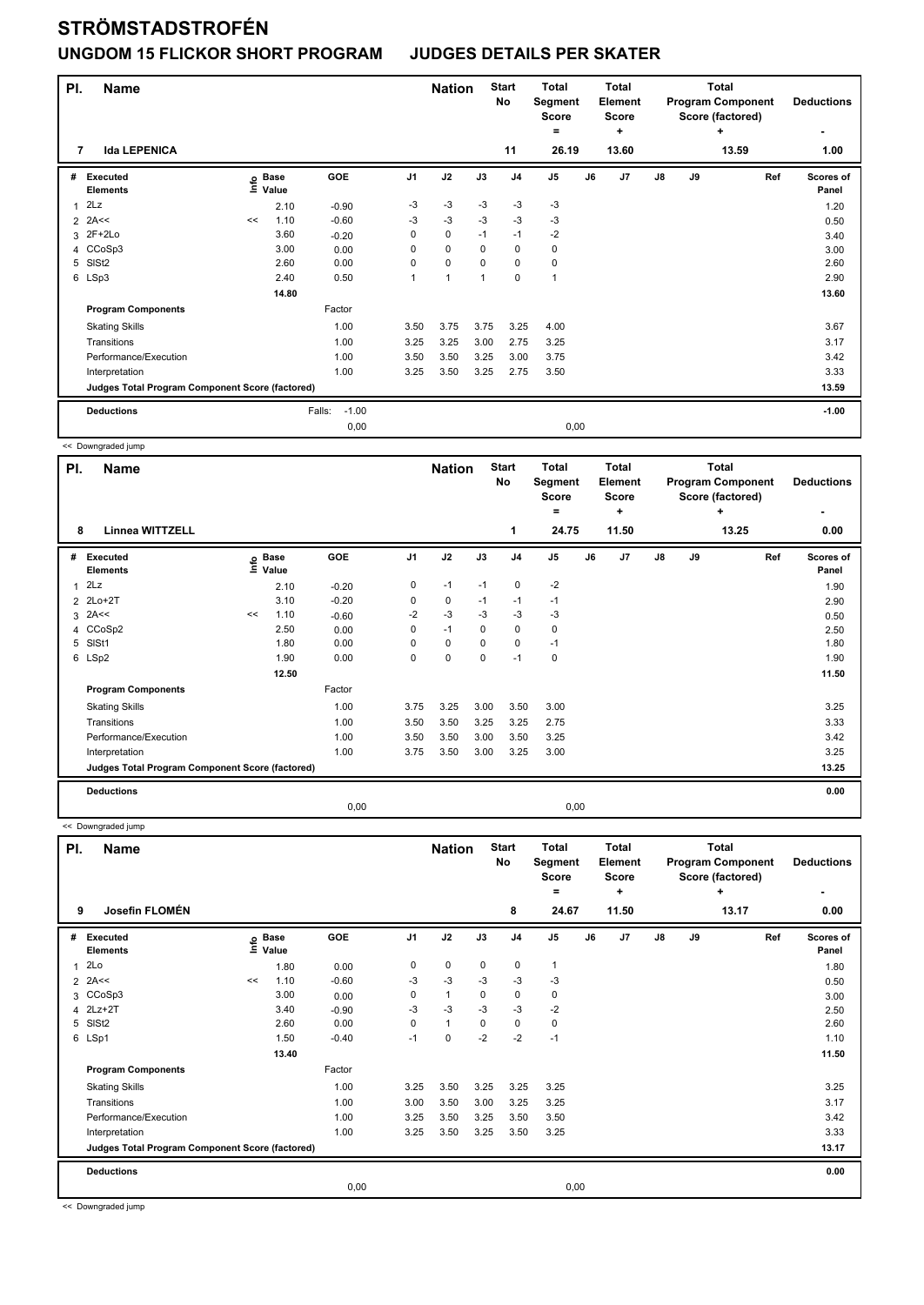| PI.          | <b>Name</b>                                     |              |                            |                   |      | <b>Nation</b> |             | <b>Start</b><br><b>No</b> | Total<br>Segment<br><b>Score</b><br>$=$ |    | <b>Total</b><br>Element<br><b>Score</b><br>$\ddot{}$ |    | <b>Total</b><br><b>Program Component</b><br>Score (factored) | <b>Deductions</b><br>$\overline{\phantom{0}}$ |                    |
|--------------|-------------------------------------------------|--------------|----------------------------|-------------------|------|---------------|-------------|---------------------------|-----------------------------------------|----|------------------------------------------------------|----|--------------------------------------------------------------|-----------------------------------------------|--------------------|
| 10           | <b>Anna KARLSSON</b>                            |              |                            |                   |      |               |             | 5                         | 24.48                                   |    | 12.90                                                |    |                                                              | 12.58                                         | 1.00               |
| #            | <b>Executed</b><br><b>Elements</b>              |              | e Base<br>E Value<br>Value | GOE               | J1   | J2            | J3          | J <sub>4</sub>            | J <sub>5</sub>                          | J6 | J7                                                   | J8 | J9                                                           | Ref                                           | Scores of<br>Panel |
| $\mathbf{1}$ | $2F+2Lo$                                        |              | 3.60                       | 0.00              | 0    | $\mathbf{1}$  | 0           | 0                         | 0                                       |    |                                                      |    |                                                              |                                               | 3.60               |
|              | $2$ 2A<                                         | $\checkmark$ | 2.30                       | $-1.00$           | $-2$ | $-2$          | $-2$        | $-1$                      | $-2$                                    |    |                                                      |    |                                                              |                                               | 1.30               |
| 3            | CCoSp3                                          |              | 3.00                       | $-0.10$           | 0    | 0             | $-1$        | $-1$                      | 0                                       |    |                                                      |    |                                                              |                                               | 2.90               |
| 4            | 2Lz                                             | e            | 1.50                       | $-0.90$           | -3   | $-3$          | $-3$        | $-3$                      | $-3$                                    |    |                                                      |    |                                                              |                                               | 0.60               |
|              | 5 LSp2                                          |              | 1.90                       | 0.00              | 0    | $\mathbf 0$   | $\Omega$    | $\mathbf 0$               | 0                                       |    |                                                      |    |                                                              |                                               | 1.90               |
| 6            | SISt <sub>2</sub>                               |              | 2.60                       | 0.00              | 0    | 0             | $\mathbf 0$ | $-1$                      | 1                                       |    |                                                      |    |                                                              |                                               | 2.60               |
|              |                                                 |              | 14.90                      |                   |      |               |             |                           |                                         |    |                                                      |    |                                                              |                                               | 12.90              |
|              | <b>Program Components</b>                       |              |                            | Factor            |      |               |             |                           |                                         |    |                                                      |    |                                                              |                                               |                    |
|              | <b>Skating Skills</b>                           |              |                            | 1.00              | 3.25 | 3.50          | 3.50        | 3.25                      | 3.25                                    |    |                                                      |    |                                                              |                                               | 3.33               |
|              | Transitions                                     |              |                            | 1.00              | 3.25 | 3.50          | 3.25        | 2.75                      | 2.75                                    |    |                                                      |    |                                                              |                                               | 3.08               |
|              | Performance/Execution                           |              |                            | 1.00              | 3.25 | 3.50          | 3.25        | 3.00                      | 3.00                                    |    |                                                      |    |                                                              |                                               | 3.17               |
|              | Interpretation                                  |              |                            | 1.00              | 3.00 | 3.25          | 3.50        | 2.75                      | 2.75                                    |    |                                                      |    |                                                              |                                               | 3.00               |
|              | Judges Total Program Component Score (factored) |              |                            |                   |      |               |             |                           |                                         |    |                                                      |    |                                                              |                                               | 12.58              |
|              | <b>Deductions</b>                               |              |                            | $-1.00$<br>Falls: |      |               |             |                           |                                         |    |                                                      |    |                                                              |                                               | $-1.00$            |
|              |                                                 |              |                            | 0,00              |      |               |             |                           | 0,00                                    |    |                                                      |    |                                                              |                                               |                    |

< Under-rotated jump e Jump take off with wrong edge

| PI.            | <b>Name</b>                                     |    |                            |                   |                | <b>Nation</b> |             | <b>Start</b><br>No | <b>Total</b><br>Segment<br><b>Score</b><br>= |    | <b>Total</b><br>Element<br><b>Score</b><br>٠ |               | Total<br><b>Program Component</b><br>Score (factored) | <b>Deductions</b> |                    |
|----------------|-------------------------------------------------|----|----------------------------|-------------------|----------------|---------------|-------------|--------------------|----------------------------------------------|----|----------------------------------------------|---------------|-------------------------------------------------------|-------------------|--------------------|
| 11             | Michaela JOHANSSON                              |    |                            |                   |                |               |             | 12                 | 23.58                                        |    | 11.50                                        |               |                                                       | 13.08             | 1.00               |
| #              | <b>Executed</b><br><b>Elements</b>              |    | e Base<br>E Value<br>Value | GOE               | J <sub>1</sub> | J2            | J3          | J <sub>4</sub>     | J <sub>5</sub>                               | J6 | J <sub>7</sub>                               | $\mathsf{J}8$ | J9                                                    | Ref               | Scores of<br>Panel |
| 1              | 2A<<                                            | << | 1.10                       | $-0.60$           | -3             | $-3$          | $-3$        | $-3$               | $-3$                                         |    |                                              |               |                                                       |                   | 0.50               |
|                | $2$ $2Lz$                                       |    | 2.10                       | 0.00              | 0              | $\mathbf 0$   | $\mathbf 0$ | $\mathbf{1}$       | $-1$                                         |    |                                              |               |                                                       |                   | 2.10               |
|                | 3 LSp1                                          |    | 1.50                       | $-0.50$           | $-2$           | $-2$          | $-2$        | $-1$               | $-1$                                         |    |                                              |               |                                                       |                   | 1.00               |
| $\overline{4}$ | $2F+2T$                                         |    | 3.10                       | 0.00              | $\Omega$       | $\mathbf 0$   | $\Omega$    | $\mathbf 0$        | 0                                            |    |                                              |               |                                                       |                   | 3.10               |
| 5              | SISt1                                           |    | 1.80                       | 0.00              |                | 0             | 0           | 0                  | 0                                            |    |                                              |               |                                                       |                   | 1.80               |
| 6              | CCoSp3                                          |    | 3.00                       | 0.00              | 0              | $\mathbf 0$   | $-1$        | $\mathbf 0$        | $\mathbf 0$                                  |    |                                              |               |                                                       |                   | 3.00               |
|                |                                                 |    | 12.60                      |                   |                |               |             |                    |                                              |    |                                              |               |                                                       |                   | 11.50              |
|                | <b>Program Components</b>                       |    |                            | Factor            |                |               |             |                    |                                              |    |                                              |               |                                                       |                   |                    |
|                | <b>Skating Skills</b>                           |    |                            | 1.00              | 3.50           | 3.50          | 3.50        | 3.50               | 3.50                                         |    |                                              |               |                                                       |                   | 3.50               |
|                | Transitions                                     |    |                            | 1.00              | 3.00           | 3.00          | 3.00        | 3.25               | 3.00                                         |    |                                              |               |                                                       |                   | 3.00               |
|                | Performance/Execution                           |    |                            | 1.00              | 3.25           | 3.50          | 3.25        | 3.75               | 3.25                                         |    |                                              |               |                                                       |                   | 3.33               |
|                | Interpretation                                  |    |                            | 1.00              | 3.25           | 3.25          | 3.25        | 3.50               | 3.00                                         |    |                                              |               |                                                       |                   | 3.25               |
|                | Judges Total Program Component Score (factored) |    |                            |                   |                |               |             |                    |                                              |    |                                              |               |                                                       |                   | 13.08              |
|                | <b>Deductions</b>                               |    |                            | $-1.00$<br>Falls: |                |               |             |                    |                                              |    |                                              |               |                                                       |                   | $-1.00$            |
|                |                                                 |    |                            | 0,00              |                |               |             |                    | 0,00                                         |    |                                              |               |                                                       |                   |                    |

<< Downgraded jump

| <b>Name</b> |                                                                                                                                                                                                                                                             |       |                      |                                                 |             |             | <b>Total</b><br>Score<br>۰ | <b>Total</b><br>Element<br><b>Score</b><br>÷ |    | <b>Total</b><br><b>Program Component</b><br>Score (factored)<br>÷ |               |    | <b>Deductions</b><br>$\overline{\phantom{0}}$ |                    |
|-------------|-------------------------------------------------------------------------------------------------------------------------------------------------------------------------------------------------------------------------------------------------------------|-------|----------------------|-------------------------------------------------|-------------|-------------|----------------------------|----------------------------------------------|----|-------------------------------------------------------------------|---------------|----|-----------------------------------------------|--------------------|
|             |                                                                                                                                                                                                                                                             |       |                      |                                                 |             |             |                            |                                              |    |                                                                   |               |    |                                               | 0.00               |
|             | ١nfo                                                                                                                                                                                                                                                        |       | GOE                  | J <sub>1</sub>                                  | J2          | J3          | J <sub>4</sub>             | J <sub>5</sub>                               | J6 | J7                                                                | $\mathsf{J}8$ | J9 | Ref                                           | Scores of<br>Panel |
|             | е                                                                                                                                                                                                                                                           | 3.90  | $-0.60$              | $-2$                                            | $-1$        | $-3$        | $-2$                       | $-2$                                         |    |                                                                   |               |    |                                               | 3.30               |
|             | <<                                                                                                                                                                                                                                                          | 1.10  | $-0.60$              | -3                                              | $-3$        | -3          | -3                         | -3                                           |    |                                                                   |               |    |                                               | 0.50               |
|             |                                                                                                                                                                                                                                                             | 2.50  | 0.00                 | 0                                               | $\mathbf 0$ | $\mathbf 0$ | $\mathbf 0$                | $\pmb{0}$                                    |    |                                                                   |               |    |                                               | 2.50               |
|             |                                                                                                                                                                                                                                                             | 1.80  | $-0.30$              | 0                                               | $-1$        | $-1$        | $-1$                       | $-1$                                         |    |                                                                   |               |    |                                               | 1.50               |
|             |                                                                                                                                                                                                                                                             | 1.50  | 0.00                 | $\Omega$                                        | 0           | $\Omega$    | 0                          | 0                                            |    |                                                                   |               |    |                                               | 1.50               |
|             |                                                                                                                                                                                                                                                             | 1.80  | $-0.10$              | $\Omega$                                        | $\mathbf 0$ | $-1$        | $\mathbf 0$                | $-1$                                         |    |                                                                   |               |    |                                               | 1.70               |
|             |                                                                                                                                                                                                                                                             | 12.60 |                      |                                                 |             |             |                            |                                              |    |                                                                   |               |    |                                               | 11.00              |
|             |                                                                                                                                                                                                                                                             |       | Factor               |                                                 |             |             |                            |                                              |    |                                                                   |               |    |                                               |                    |
|             |                                                                                                                                                                                                                                                             |       | 1.00                 | 3.25                                            | 3.00        | 2.50        | 3.25                       | 2.75                                         |    |                                                                   |               |    |                                               | 3.00               |
|             |                                                                                                                                                                                                                                                             |       | 1.00                 | 3.00                                            | 3.00        | 2.25        | 2.75                       | 2.50                                         |    |                                                                   |               |    |                                               | 2.75               |
|             |                                                                                                                                                                                                                                                             |       | 1.00                 | 3.25                                            | 3.25        | 2.50        | 3.00                       | 2.75                                         |    |                                                                   |               |    |                                               | 3.00               |
|             |                                                                                                                                                                                                                                                             |       | 1.00                 | 3.00                                            | 3.25        | 2.25        | 3.25                       | 2.50                                         |    |                                                                   |               |    |                                               | 2.92               |
|             |                                                                                                                                                                                                                                                             |       |                      |                                                 |             |             |                            |                                              |    |                                                                   |               |    |                                               | 11.67              |
|             |                                                                                                                                                                                                                                                             |       |                      |                                                 |             |             |                            |                                              |    |                                                                   |               |    |                                               | 0.00               |
|             |                                                                                                                                                                                                                                                             |       | 0,00                 |                                                 |             |             |                            |                                              |    |                                                                   |               |    |                                               |                    |
|             | <b>Cecilia RUNDBERG</b><br>Executed<br><b>Elements</b><br>2Lz+2Lo<br>$2$ 2A<<<br>3 CCoSp2<br>4 2F<br>5 LSp1<br>6 SISt1<br><b>Program Components</b><br><b>Skating Skills</b><br>Transitions<br>Performance/Execution<br>Interpretation<br><b>Deductions</b> |       | <b>Base</b><br>Value | Judges Total Program Component Score (factored) |             |             | <b>Nation</b>              | <b>Start</b><br>No<br>$\mathbf{2}$           |    | Segment<br>22.67<br>0,00                                          | 11.00         |    |                                               | 11.67              |

<< Downgraded jump e Jump take off with wrong edge